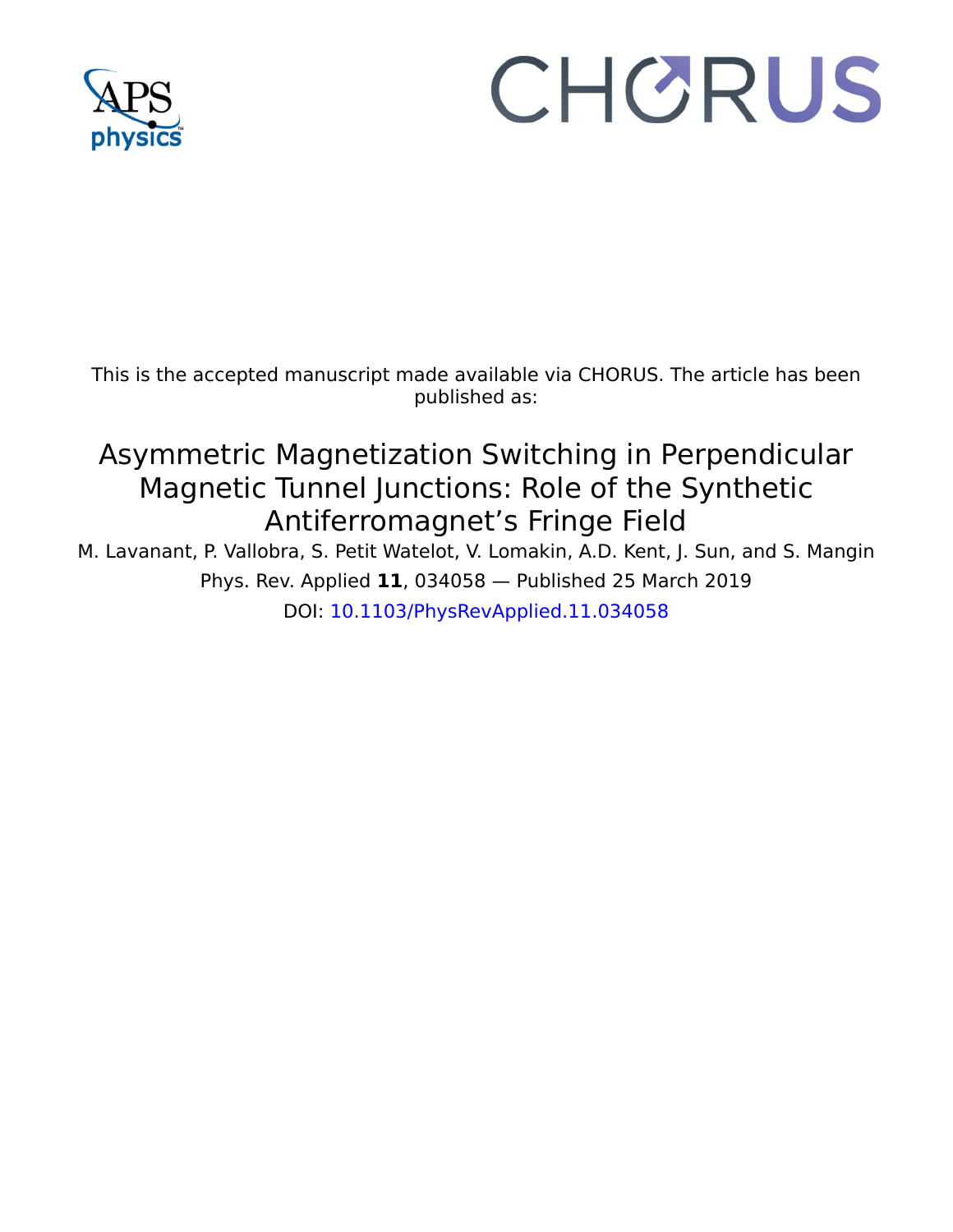### Asymmetric magnetization switching in perpendicular magnetic tunnel **junctions:** Role of the synthetic antiferromagnet's fringe field

M. Lavanant<sup>1</sup>, P. Vallobra<sup>1</sup>, S. Petit Watelot<sup>1</sup>, V. Lomakin<sup>2</sup> A. D. Kent<sup>3</sup> J. Sun<sup>4</sup> and S. Mangin<sup>\*1</sup>

\* stephane.mangin@univ-lorraine.fr

1 Institut Jean Lamour, CNRS-UMR 7198, Université de Lorraine, 2, allée Guinier, F-5400 Nancy, France 2 Center for Memory and Recording Research, University of California San Diego, 9500 Gilman Dr. La Jolla, CA 92093- 0401 USA 3 Center for Quantum Phenomena, Department of Physics, New York University, 726 Broadway, New York, NY 10003 USA 4 IBM T.J. Watson Research Center, IBM, 1101 Kitchawan Rd, Rt 13 Yorktown Heights, NY, 10598, USA

*The field and current induced magnetization reversal of a Co-Fe-B layer in a perpendicular magnetic tunnel junction (pMTJs) has been studied at room temperature. The magnetization switching probability from the parallel (P) state to the antiparallel (AP) state and from AP to P is found to be asymmetric. We observe that this asymmetry depends on the magnetic configuration of the synthetic antiferromagnetic (SAF). The state diagram and the energy landscape are compared for two SAF configurations. We conclude that the asymmetry is due to the inhomogeneity of the fringe field generated by the SAF. Our study highlights the role of reference-layer fringe field on the free-layer's energy barrier height which has to be carefully control for memory application.*

#### **Introduction**

Current induced manipulation of magnetization has been a subject of great interest since the prediction of spin transfer torque (STT) by Berger [1] and Slonczewski [2] in 1996. It has led to a new magnetic memory technology namely spin-transfer torque magnetic random access memories (STT-MRAM). Such devices are composed of magnetic tunnel junctions with electrodes exhibiting a strong perpendicular magnetic anisotropy (pMTJs) [3-6]. In these devices the switching current is directly proportional to the energy barrier for thermally activated magnetization reversal [6,7]. Indeed, devices composed of materials with large perpendicular magnetic anisotropy (PMA) have been shown to combine both a good thermal stability and exhibit efficient current induced switching [6-8]. To further improve STT-MRAM device the switching energy and the switching time still need to be reduced [10], both of which depend on the energy barrier. The study and the characterization of the energy barrier is therefore crucial for improving the performance of STT-MRAM.

Magnetic tunnel junctions are made of a thin insulating layer sandwiched between a free magnetic layer that can be switched and a reference layer. The latter acts as a spin polarizer for the current and gives rise to a dipolar field with a strong out of plane component. This magnetic field, also called a fringe field, may create an asymmetry in the magnetization reversal of the free layer [11]. In order to reduce this effect, "synthetic antiferromagnetic" structures (SAF) have been used to reduce the fringe field. The SAF is composed of two magnetic layers antiferromagnetically coupled through a non-magnetic layer [12-14]. These layers magnetization are antiparallel and thus have a net magnetization close to zero and, to a first approximation, the average fringe field emitted by the SAF is also close to zero. However, the free layer still experiences a dipolar field associated with the SAF, as one layer of the SAF is closer to the free layer than the other. Moreover, the shape and the size of the device also influence the fringe field value and homogeneity [15,16].

In this paper the role of the fringe field from the SAF on the free layer switching is studied. First the probability of non switching for the free layer as a function of the voltage and magnetic field switching is obtained. The latter provides information on the energy barrier to thermally activated magnetization switching. The respective effect of a compensated SAF (antiparallel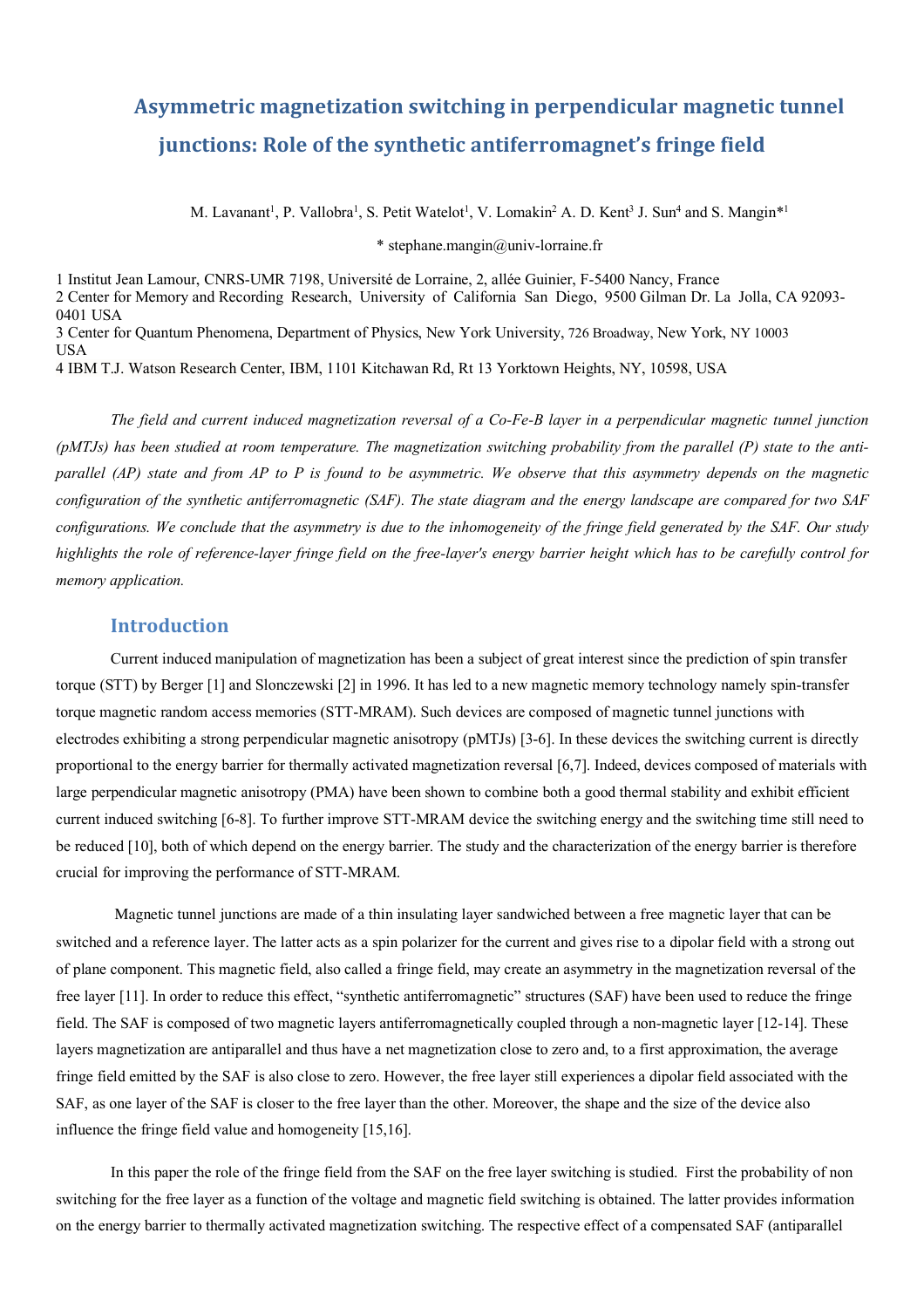magnetized layers) and a saturated SAF (parallel magnetized layers of the SAF) on the switching probability and the switching state diagram is investigated.

#### **Experiments**

A [Co(0.25nm)/Pt(0.8nm)]14/Ru (0.9nm)/Co (0.3mn)/[Co(0.25nm)/Pd(0.8nm)]4/ Co(0.25nm)/Pt(0.8nm) / Co(0.25nm)/Ta(0.3nm)/ Co-Fe-B(1.3nm)/ MgO(0.9nm)/ Co-Fe-B(0.8nm)/Capping sample has been grown by DC magnetron sputtering. The Co-Fe-B (0.8nm) is the free layer and the Co (0.3mn)/ $\text{[Co(0.25nm)/Pd(0.8nm)]}$  Co(0.25nm)/ $\text{Pt(0.8nm)}$ Co(0.25nm)/Ta(0.3nm)/ Co-Fe-B(1.3nm) is the reference layer. The layers are separated by an MgO tunnel barrier. The reference layer is antiferromagnetically coupled through the Ru (0.9nm) to the  $[Co(0.25)/Pt(0.8nm)]_{14}$  pinning layer. The reference layer and the pinning layer together form a Synthetic AntiFerromagnetic (SAF layer). We are interested in the switching behavior of the free layer magnetization between its two stable states, parallel (P) and antiparallel (AP) to the reference layer. The SAF was made to have an antiparallel alignment of the reference and the pinning layer in order to decrease the fringe field. However, in this study, to test the influence of the fringe field, we also consider the case where they are parallel. We call these configurations respectively "compensated" (antiparallel) and "saturated" (parallel). Let us first consider the case when the SAF is compensated. All measurements presented in this paper were performed at room temperature.

Figure 1a) shows the resistance of the pMTJ as a function of the voltage for the AP to P transition (orange) and the P to AP (blue) for numerous sweeps. There is a distribution of switching voltages. From these data the probability of non-switching as a function of the voltage a shown in figure 1b) could be determined [16]. Our aim is to deduce the energy barrier associated with each transition from the corresponding probability of non-switching as it has been discussed in [18].

In order to do so, a single energy barrier  $\Delta E(H)$  representing the thermal stability of a tunnel junction is considered between the two stable states [19]. Starting from the LLG equation describing the motion of the magnetization, [20,21], it is possible to include the thermal fluctuation contribution based on the pioneering works Néel [22] and Brown [23]. It has been shown that the effect of the voltage can be considered as an effective temperature [24,25]. Following the same idea the nonconservative term of the STT is considered as an effective temperature in the LLG equation. Koch found then that the experimental values of STT driven transitions probability in spin valves were in good agreement with this theory [26]. The switching probability in MTJs can then be theoretically found using the same models. Values of the parameters needed to characterize the STT switching in MTJs can be found in the literature. Ab-initio calculations have shown that in MTJ the STT non-conservative torque depends linearly on the applied voltage in pMTJs [27] and this has also been measured and verified experimentally [28,29].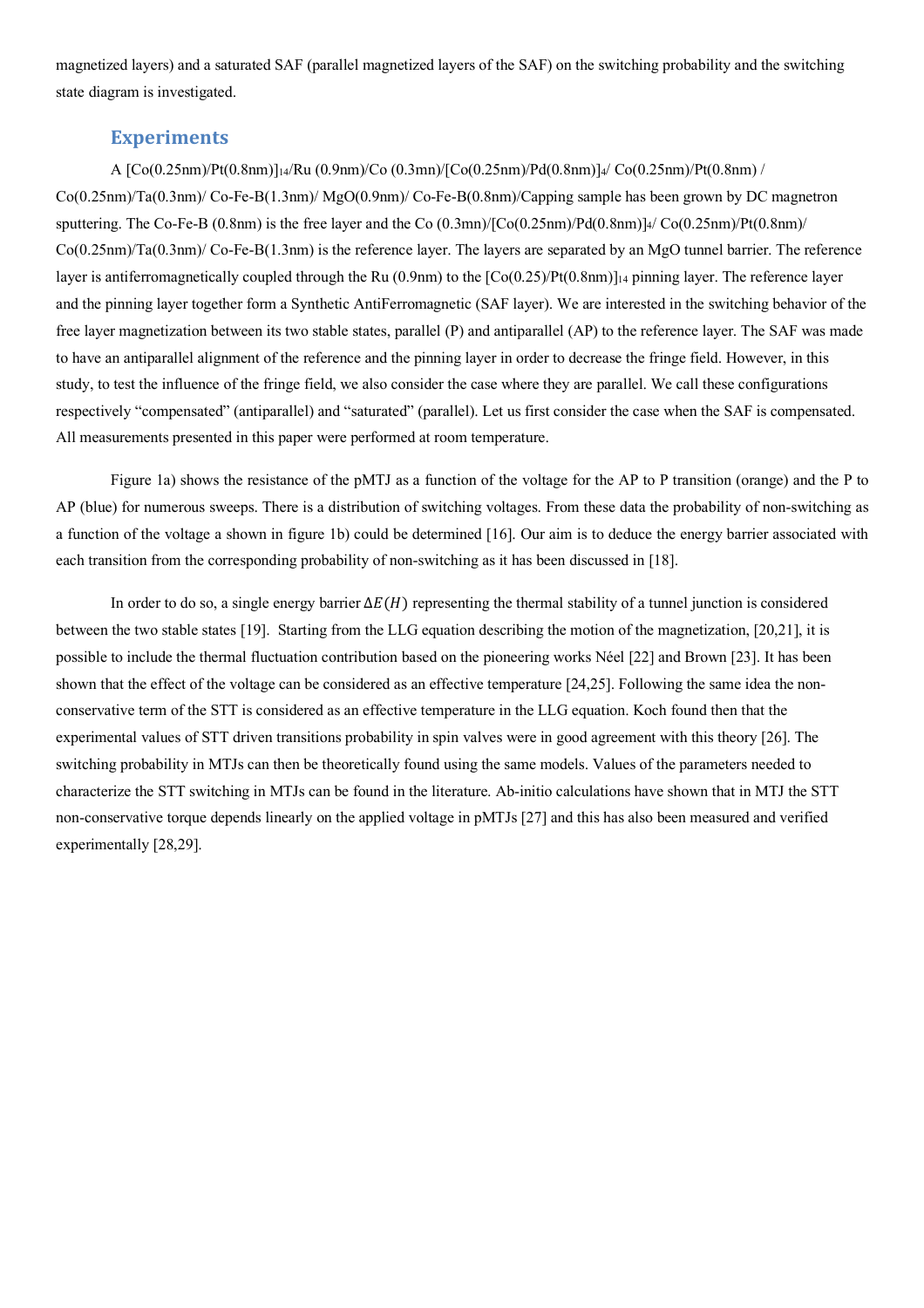

**Figure 1** : Switching distribution for a  $70 \times 100nm^2$  pMTJ with a compensated SAF for an applied field  $\mu_0 H = -30mT$  a) Resistance **as a function of the applied voltage for voltage close to the AP to P transition (orange) and close to the P to AP (blue) for 1000 voltages sweeps b) non-switching probabilities deduced from a).** 

This leads us to the expression of the non-switching probability  $P_{NS}$  in a MTJ that follows for a voltage V sweeping with a rate  $r(10V/s)$  experiment at fixed field  $H_{amp}$ :

$$
P_{NS}(V, H_{app}) = \exp\left[-\frac{1}{\tau_0 r} \int_0^V \exp\left(-\frac{\Delta E_0}{k_B T} (1 - \frac{H_{app} - H_{off}}{H_{sw0}})^{\eta} \left(1 - \frac{v}{V_{sw0}}\right) dv\right)\right]
$$

Where  $\frac{1}{\tau_0}$  is the attempt frequency of the switching (we have chosen 1 GHz),  $\Delta E_0$  the energy barrier of the transition,  $\eta$  is a parameter depending on the geometry and the switching type, here taken at  $\eta = \frac{3}{2}$  [19].  $H_{sw0}$  and  $V_{sw0}$  are respectively the zerotemperature switching field and the switching voltage and  $H_{off}$  is in the first approximation the mean value of the average perpendicular fringe field. This equation is set under three main hypotheses: the measurement is quasi-static, the conservative part of the STT is neglected, and the Slonczewski spin-torque is considered as an effective temperature.

The voltage sweepings presented in figure 1 are repeated for different fixed fields, and using the expression of the probability of non-switching, we obtain the dependence of the energy barrier of each transition as a function of the applied field  $\Delta E(H_{app}) = \frac{\Delta E_0}{k_B T} (1 - \frac{H_{app} - H_{off}}{H_{sw0}})^{\eta}$ . Figure 2a) shows the energy barrier dependence as a function of the applied field for the two SAF configurations, compensated on the left (low fringe field) and saturated on the right (large fringe field). Figure 2b) displays the corresponding state diagrams obtained by recording the switching voltage as a function of the applied field for both transitions and both configurations as described in Ref [30-32]. Insets are schematics of the stack magnetic configurations. The results presented in figure 2 were obtained for a  $70\times100$ nm<sup>2</sup> junction, but similar results were obtained for various junction sizes, from  $60\times80$ nm<sup>2</sup> to  $100\times240$ nm<sup>2</sup> (not shown).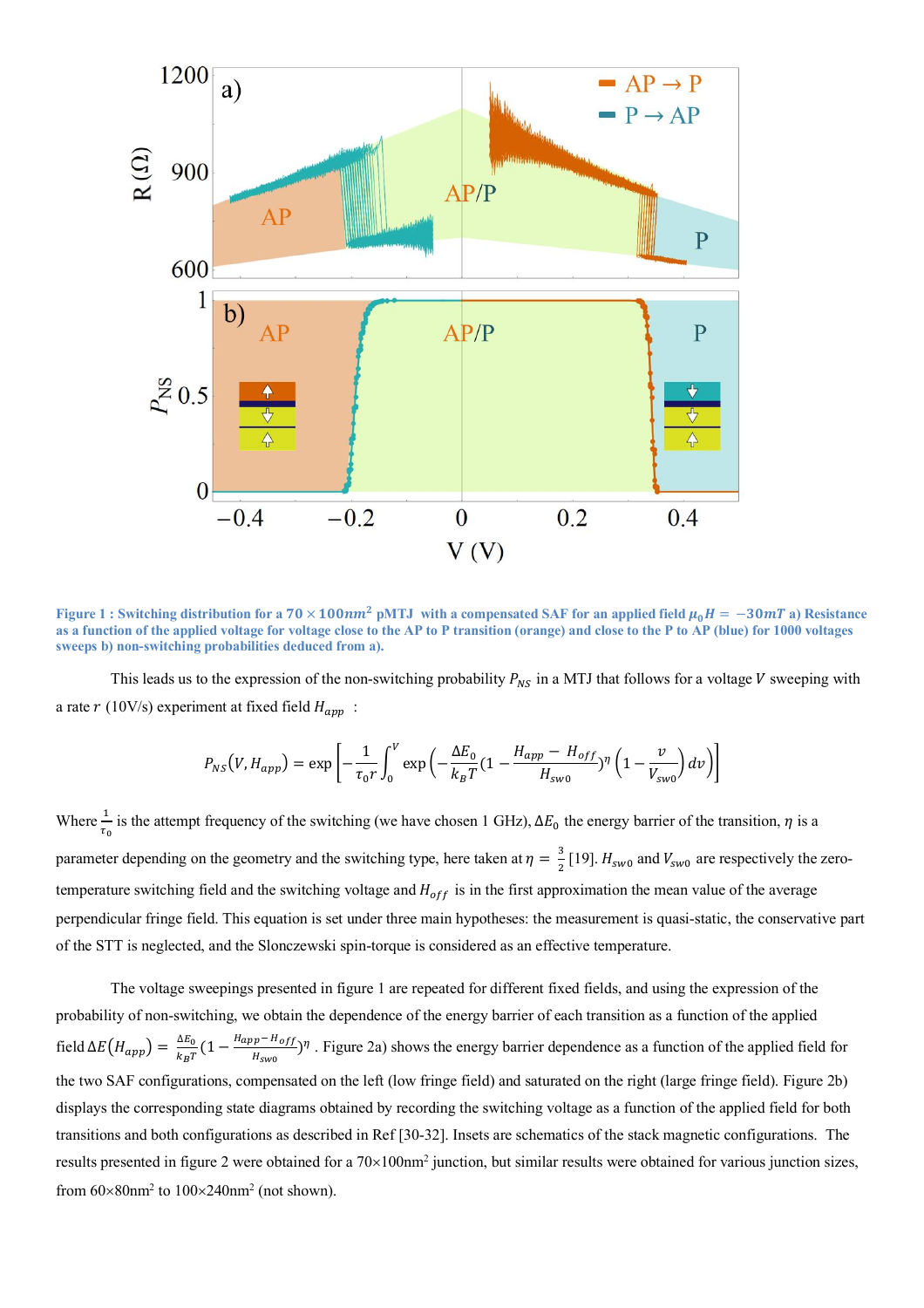For both configurations of the SAF, the state diagram presents an offset field that we link in a first approximation to the average perpendicular component of the fringe field. We define  $\mu_0 H_{off}$  as the central value of the field hysteresis loop for no voltage. We obtain  $\mu_0 H_{off} = -30 mT$  in the compensated configuration and  $\mu_0 H_{off} = 120 mT$  in the saturated one. Their positions are noted in figure 2 as the vertical black lines. The evolution of the energy barrier as a function of field can be fitted by the above expression, as shown in figure 2a). We observe that the energy barriers for P to AP and AP to P transitions versus applied field vary in opposite senses---they have opposite signs of their slopes---for both SAF configurations. They also cross at a certain field. At this field the energy barriers to switch from P to AP and from AP to P are equal. We expected that the latter field would correspond to the applied field that compensates the average fringe field, which is clearly not the case.



**Figure 2: a) Evolution of the energy barrier for the AP to P transition (orange) and P to AP (blue) transitions as a function of the applied field with a compensated or a saturated SAF. b) Evolution of the switching voltage for the AP to P transition (orange) and P to AP (blue) transitions as a function of the applied field with a compensated or a saturated SAF. The inset shows sketches of the P and AP states for the two SAF magnetic configurations (compensated and saturated).**

Both state diagrams presented in figure 2b) are centered around the net offset field value $\mu_0H_{off}$ . However there is an asymmetry of the switching voltages between the two transitions. The switching voltage from AP to P is larger than from P to AP. This effect is clearly seen in figure 1 as the measurement was done close to  $H_{off}$ . We clearly observe that the non-switching probabilities also have different dependencies on the voltage.

A strong effect of the SAF magnetic state is observed in both the voltage and field driven switching. In the saturated SAF state the state diagram width is reduced by two thirds and the switching voltages are shifted toward larger positive values for the AP to P transition. These observations indicate that the asymmetry in switching voltages and energy barriers cannot be described with a simple macrospin model, thus we use micromagnetic simulation to describe our experiments.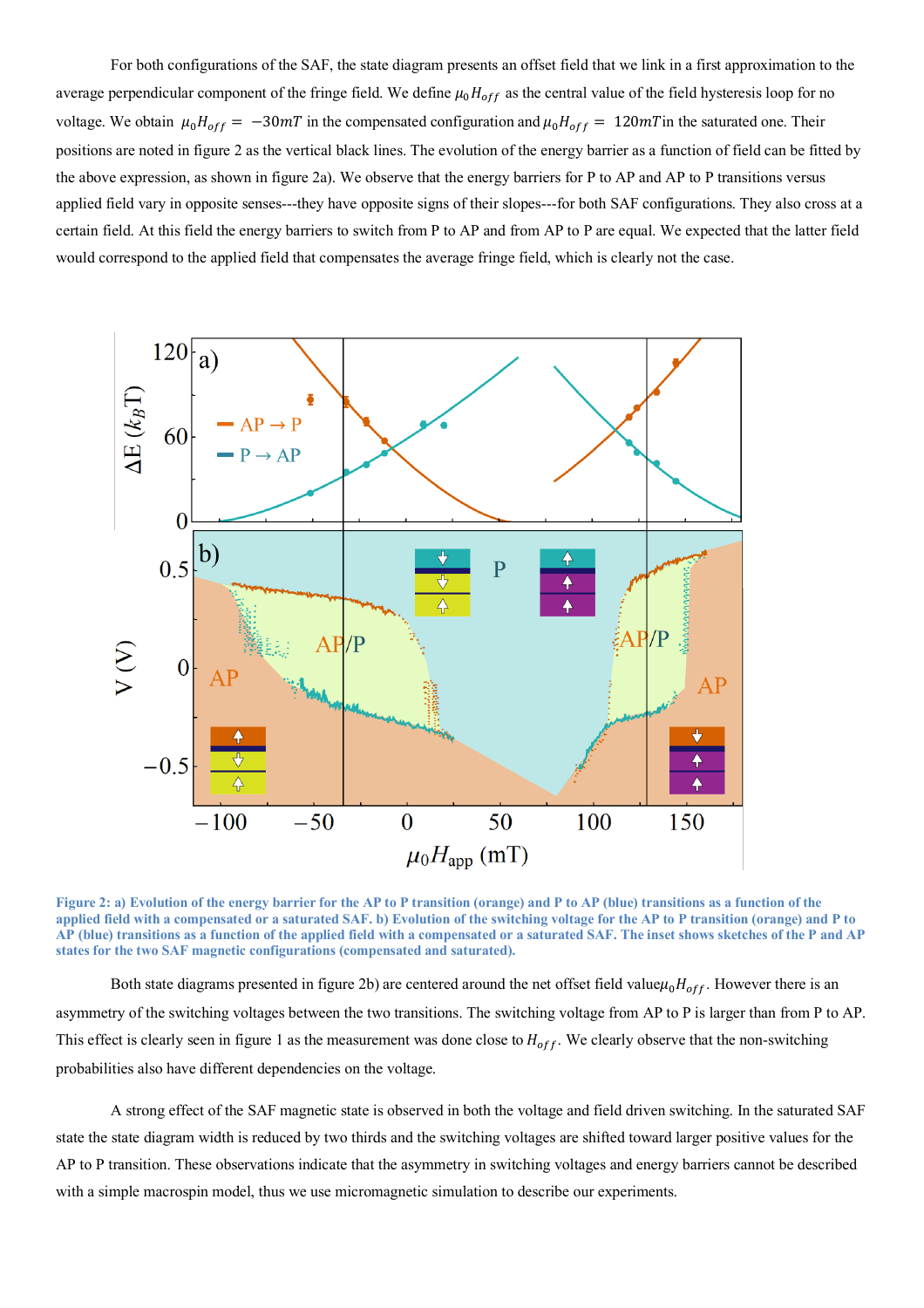#### **Modeling**

The software Fastmag developed at UCSD [33] was used to study the switching process of the free layer at a given applied voltage, a given applied field and zero temperature. This software uses a finite element method to solve the LLG equation. We computed a  $60\times80$ nm<sup>2</sup> MTJ. We also considered a zero field-like torque and a coefficient of the Slonczewki term  $av=6.37\times10^3$  A.m<sup>-1</sup>.V<sup>-1</sup>[34]. The thickness resolution is 1 nm. We also considered the [Co|Pd] and [Co|Pt] multilayers to be one single block. The free layer (1), the barrier layer (gap) and 1.3nm Co-Fe-B layer (2) are set to be 1nm thick each, the Co  $(0.3\text{mn})/[\text{Co}(0.25\text{nm})/Pd(0.8\text{nm})]$   $\frac{1}{4}$  Co(0.25nm) Pt(0.8nm) /Co(0.25nm) layer (layer 3) to be 5nm thick and the  $[Co(0.25nm)/Pt(0.8nm)]_{14}$  layer (layer 4) to be 15nm thick. The surface exchange coupling between the upper SAF layer and the reference layer is set to  $1.242 \times 10^{-3}$  J.m<sup>-2</sup>, and the one between the two layers of the SAF is set to  $-1.242 \times 10^{5}$  J.m<sup>-2</sup>. The rest of the stack parameters is shown on table 1[34,35] :

|       |                  | Layers $K(J.m^{-3})$ $M_S(A.m^{-1})$ $A_x(J.m^{-1})$ $\alpha$ (-) |                           |              |
|-------|------------------|-------------------------------------------------------------------|---------------------------|--------------|
| 1 & 2 | $7.2 \cdot 10^5$ | $10.5\cdot10^5$                                                   | $1.3 \cdot 10^{-11}$ 0.01 |              |
| 3 & 4 | $3 \cdot 10^5$   | $3.5 \cdot 10^5$                                                  | $1.3 \cdot 10^{-11}$      | $\vert 0.01$ |

Table 1: Stack parameters used for the Fastmag simulations, the anisotropy constant K, the saturated magnetization MS, the exchange coupling and the damping.

As already demonstrated in order to reproduce the experimental state diagram using an analytical or numerical modeling the uniaxial symmetry needs to be broken. In the present computation we have introduced a tilt of 0.6 degree in the magnetocrystalline anisotropy axis that is sufficient to break the uniaxial symmetry [32].We have been able to follow the magnetic configurations during the STT driven magnetization switching, as seen in figure 3 c,d,e,f. This allows us to compare the nucleation points of the reversal depending on the transition. In the case of the compensated SAF, the nucleation point depends on the transition: it occurs at an edge for the P to AP transition (figure 3-c) and at the center of the layer for the AP to P transition (figure 3-d). In the case of the saturated SAF, the nucleation for both transitions occurs at the edge of the sample (figure 3-e,f).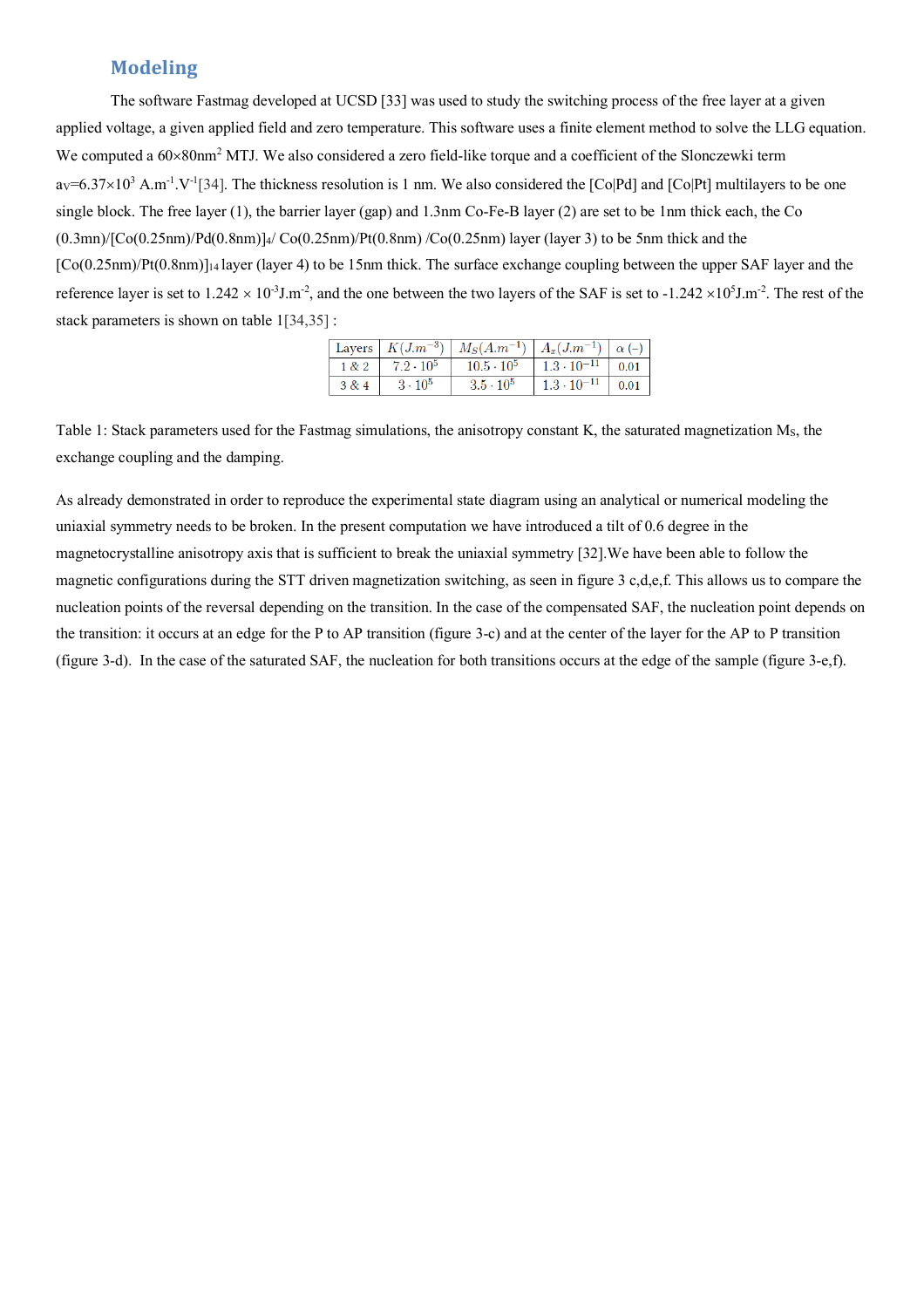

**Figure 3 : I) Micromagnetic simulations of the reference layers fringe field of a 60**´**80nm2 element obtained from Fastmag simulations at the free layer position for a) the compensated SAF (blue) and b) saturated SAF (orange) configurations, II) Micromagnetic configuration of the nucleation process for the P to AP (first line) and AP to P (second line) STT-driven switching in the a) compensated SAF (AP blue, P red) and b) "no SAF" (AP red, P blue) configurations.**

The strength of the dipolar field as a function of the distance from the center of the sample is also plotted in Fig.3-a, b for both SAF states and both transitions. We observe that the strength of the fringe field depends on the configuration of the SAF as intuited before. Also in both SAF configurations the stray field is inhomogeneous along the width of the junction. Even in the compensated case (figure 3 a), it is close to zero at the center of the junction and higher at its edges. Since we showed in figure 3 that the fringe field has a strong influence on the phase diagram we claim that the peak in the fringe field at the edges of the sample can explain the asymmetry in the energy barrier of the transitions.

#### **Conclusion**

The influence of the fringe field from the synthetic antiferromagnet on the switching behavior has been shown experimentally by measuring the switching probability the P to AP and AP to P transitions. The observed asymmetry between the two transitions cannot be explained by the presence of a homogeneous fringe field from the SAF. We demonstrated thanks to micromagnetic simulations that this asymmetry observed in quasi-static measurements is likely associated with inhomogeneities of the fringe field of the SAF at the edge of the sample. Similar asymmetry has been reported in the "nano-second" dynamic switching regime for perpendicular MTJ [36]. Those inhomogeneities favor domain nucleation in certain area of the free layer depending on the transition.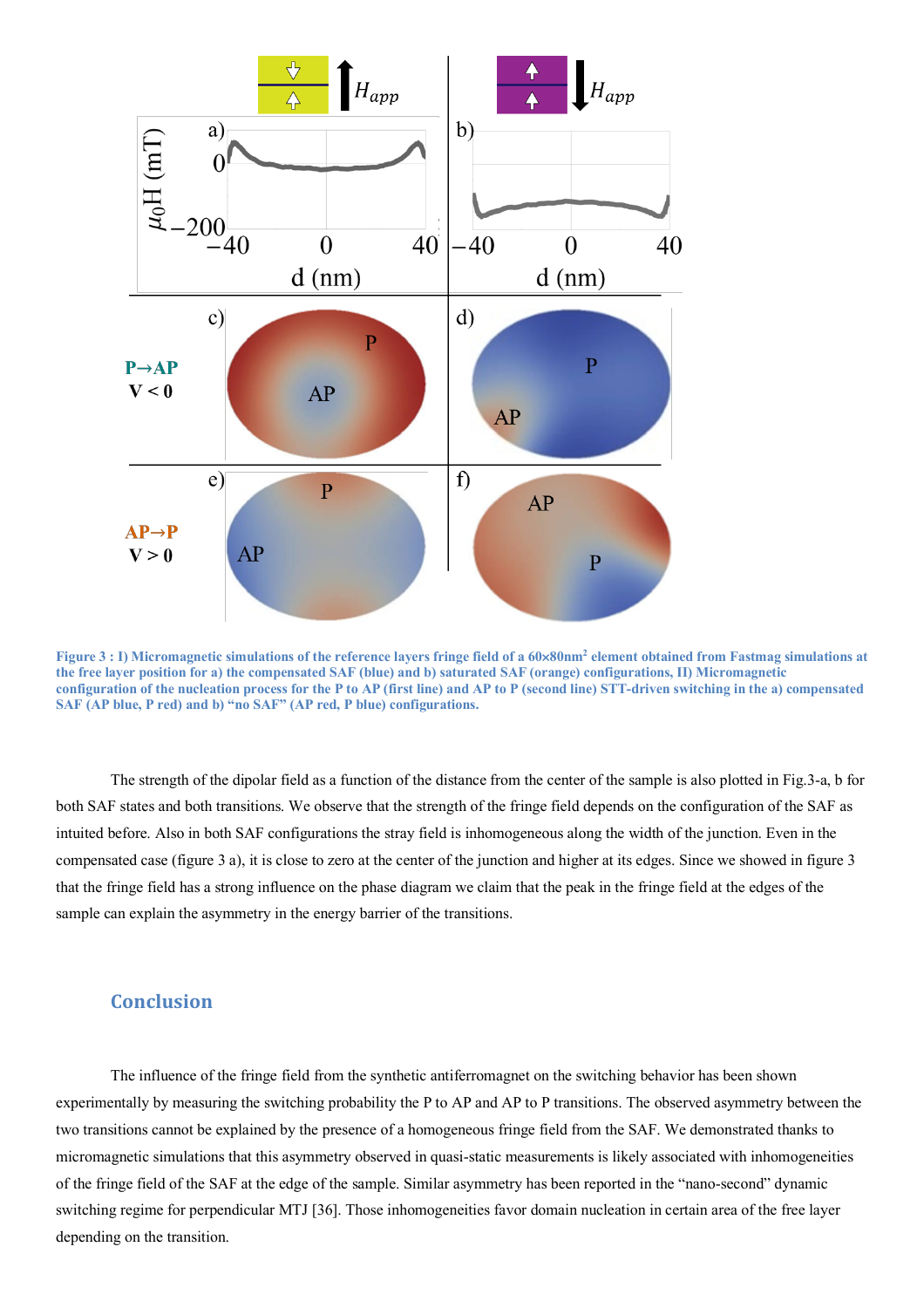#### **Acknowledgements**

Research at NYU was supported by Grant No. NSF- DMR-1610416. Research in Nancy was supported by the ANR-NSF COMAG project, ANR-13-IS04-0008-01, by the ANR-Labcom LSTNM project ANR-13-LAB2-0008, by the French PIA project 'Lorraine Université d'Excellence', reference ANR-15-IDEX-04-LUE. Experiments were performed using equipment from the TUBE Davm funded by FEDER (EU), ANR -14-IDEX-0001, Région Grand Est and Metropole Grand Nancy.

#### **References**

[1] L. Berger, "Emission of spin waves by a magnetic multilayer traversed by a current", Phys. Rev. B, **54**,13 (1996)

[2] J.C. Slonczewski, "Current-driven excitation of magnetic multilayers", J. Magn. Magn. Mater.,**159**(1-2):L1–L7 (1996)

[3] D.C. Worledge, G. Hu, P.L.Trouilloud,D.W. Abraham, S. Brown,M.C. Gaidis, J. Nowak, E.J. O'Sullivan, R.P. Robertazzi, J.Z.

Sun, W.J. Gallagher, "Switching distributions and write reliability of perpendicular spin torque,", MRAM IEDM (2010)

[4] S. Ikeda, K. Miura, H. Yamamoto, K. Mizunuma, H. D. Gan, M. Endo, S. Kanai, J. Hayakawa, F. Matsukura and H. Ohno,

"A perpendicular-anisotropy CoFeB–MgO magnetic tunnel junction," Nat. Mat. **9** 721-724 (2010)

[5] L. Thomas, G. Jan, J. Zhu, H. Liu, Y.-J. Lee, S. Le, R.-Y. Tong, K. Pi, Y.-J. Wang, D. Shen, R. He, J. Haq, J. Teng, V. Lam, K. Huang, T. Zhong, T. Torng, and P.-K.g Wang, "Perpendicular spin transfer torque magnetic random access memories with high spin torque efficiency and thermal stability for embedded applications," JAP **115**, 172615 (2014)

[6] B. S. Tao, D. L. Li, Z. H. Yuan, H. F. Liu, S. S. Ali, J. F. Feng, H. X. Wei, X. F. Han, Y. Liu, Y. G. Zhao, Q. Zhang, Z. B. Guo, and X. X. Zhang," Perpendicular magnetic anisotropy in Ta|Co40Fe40B20|MgAl2O4 structures and perpendicular CoFeB|MgAl2O4|CoFeB magnetic tunnel junction," Appl. Phys. Lett. 105 102407 (2014)

[7] S. Mangin, D. Ravelosona, J. A. Katine, M. J. Carey, B. D. Terris and Eric E Fullerton, "Current-induced magnetization reversal in nanopillars with perpendicular anisotropy," Nature Mat. **5** 210 (2006)

[8] S. Mangin Y. Henry D. Ravelosona , J. A. Katine , and Eric E. Fullerton, "Reducing the critical current for spin-transfer switching of perpendicularly magnetized nanomagnets," Appl. Phys. Lett **94** 012502 ( (2009)

[9] A. D. Kent and D. C. Worledge, "A new spin on magnetic memories", Nature Nanotechnology 10, 187 (2015).

[10] D Sander, S O Valenzuela, D Makarov, C H Marrows, E E Fullerton, P Fischer, J McCord, P Vavassori, S Mangin, P Pirro, "The 2017 Magnetism Roadmap", Journal of Physics D: Applied Physics. **50** , 36 (2017)

[11] M. Gottwald, M. Hehn, D. Lacour, T. Hauet, F. Montaigne and S. Mangin, P. Fischer, M.-Y. Im, A. Berger, "Asymmetric magnetization reversal in dipolar-coupled spin valve structures with perpendicular magnetic anisotropy," Phys. Rev. B **85**, 064403

(2012)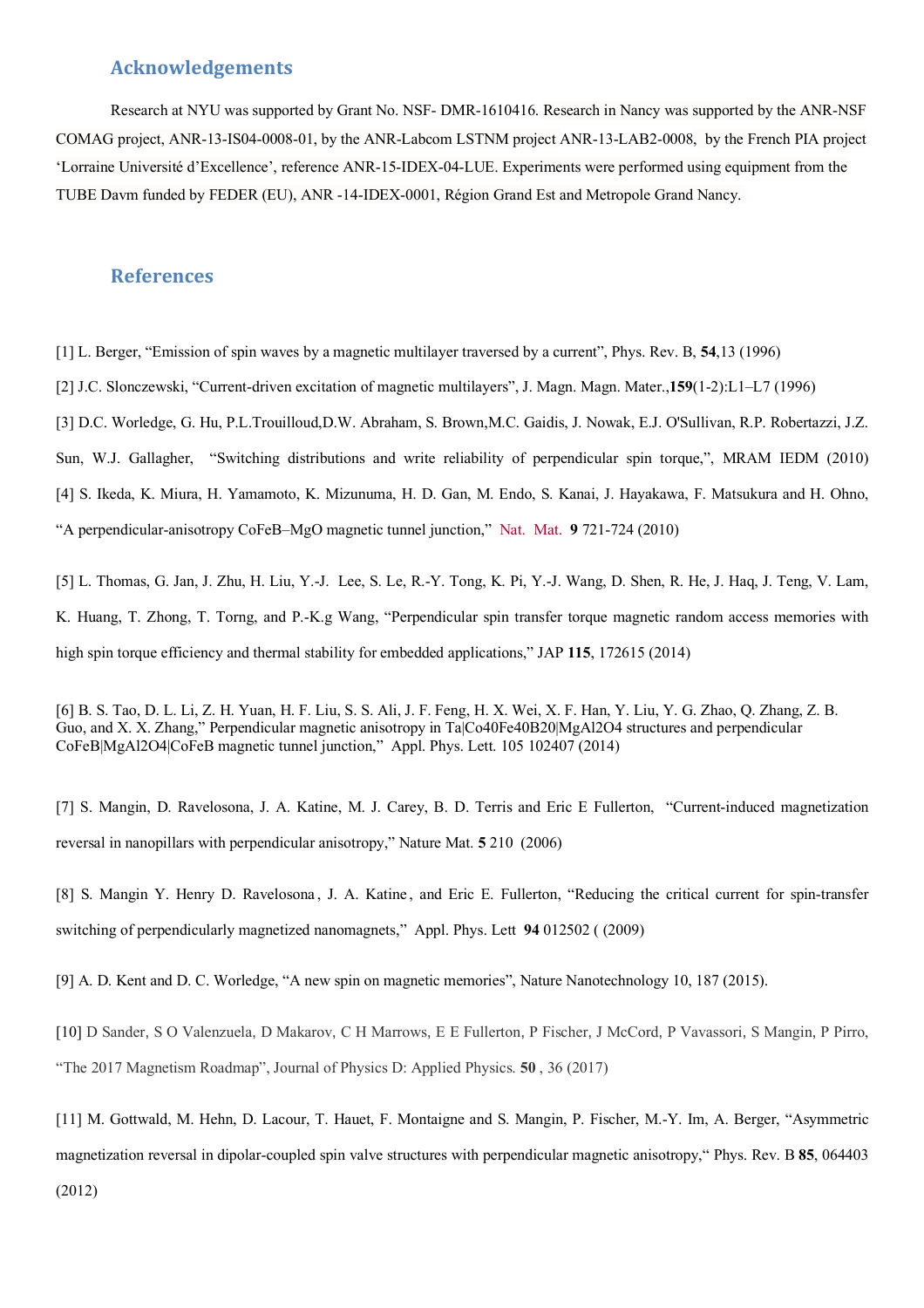[12] Y. Kawato, M. Futamo, and K. Nakamoto, "Perpendicular magnetic recording medium and magnetic storage apparatus," U.S. Patent US2002/0 028 356 A1, 2002

[13] M. J. Carey, Y. Ikeda, N. Smith, and K. Takano, "Dual-layer perpendicular recording media with laminated underlayer formed with antiferromagnetically coupled films," U.S. Patent US2003/0 022 023 A1, 2003

[14] A. M. Shukh, E. W. Singleton, S. Khizroev, and D. Litvinov, "Perpendicular recording medium with antiferromagnetic exchange coupling in soft magnetic underlayer," U.S. Patent US2002/0 028 357 A1, 2002

[15] D. B. Gopman, D. Bedau, S. Mangin, C. H. Lambert, E. E. Fullerton, J. A. Katine, and A. D. Kent, "Asymmetric switching behavior in perpendicularly magnetized spin-valve nanopillars due to the polarizer dipole field," Appl. Phys. Lett. **100**, 062404 (2012)

[16] L. Cuchet, B.Rodmacq, S.Aufret, R.C. Sousa, I. L. Prejbeanu and B. Dieny, "Perpendicular magnetic tunnel junctions with a synthetic storage or reference layer: A new route towards Pt- and Pd-free junctions," Nat. Sci. Rep. **6** 21246 (2016)

[17] D. B. Gopman, D. Bedau, S. Mangin, E. E. Fullerton, J. A. Katine and A. D. Kent, "Switching field distributions with spin transfer torques in perpendicularly magnetized spin-valve nanopillars," Phys. Rev. B **89**.134427 (2014) [18] H. Liu, D. Bedau, J. Z. Sun, S. Mangin, E. E. Fullerton, J. A. Katine, and A. D. Kent, "Dynamics of spin torque switching in all-perpendicular spin valve nanopillars," J.Mag.Mat Mat **358** 233-258 (2014)

[19] R. Skomski, J. Zhou, R.D. Kirby, and D.J. Sellmyer. "Micromagnetic energy barriers," J. Appl.Phys., **99** 08B906, (2006). [20] E.M. Lifshitz. L.D. Landau, "Theory of the dispersion of magnetic permeability in ferromagnetic bodies," Phys. Z. Sowietunion, **8**, 53–169 (1935)

[21] T.L. Gilbert. "A lagrangian formulation of the gyromagnetic equation of the magnetic field," Phys. Rev. **100**, 1243 (1955)

[22] L. Néel, "Théorie du traînage magnétique des ferromagnétiques en grains fins avec application aux terres 5 cuites," Ann. Geophys.**5**, 99 (1949)

[23] W.F. Brown, "Thermal fluctuations of a single-domain particle," Phys. Rev. **130**, 5 (1963)

[24] S. Urazhdin, N.O. Birge, W.P. Pratt Jr., and J. Bass, "Current-driven magnetic excitations in permalloy-based multilayer nanopillars," Phys. Rev. Lett.**94**, 14 (2003)

[25] Z. Li and S. Zhang, "Magnetization dynamics with a spin-transfer torque," Phys. Rev. B **68**,024404 (2003)

[26] R.H. Koch, J.A. Katine, and J. Z. Sun, "Time-resolved reversal of spin-transfer switching in a nanomagnet.," Phys. Rev. Lett. **92**,088302 (2004)